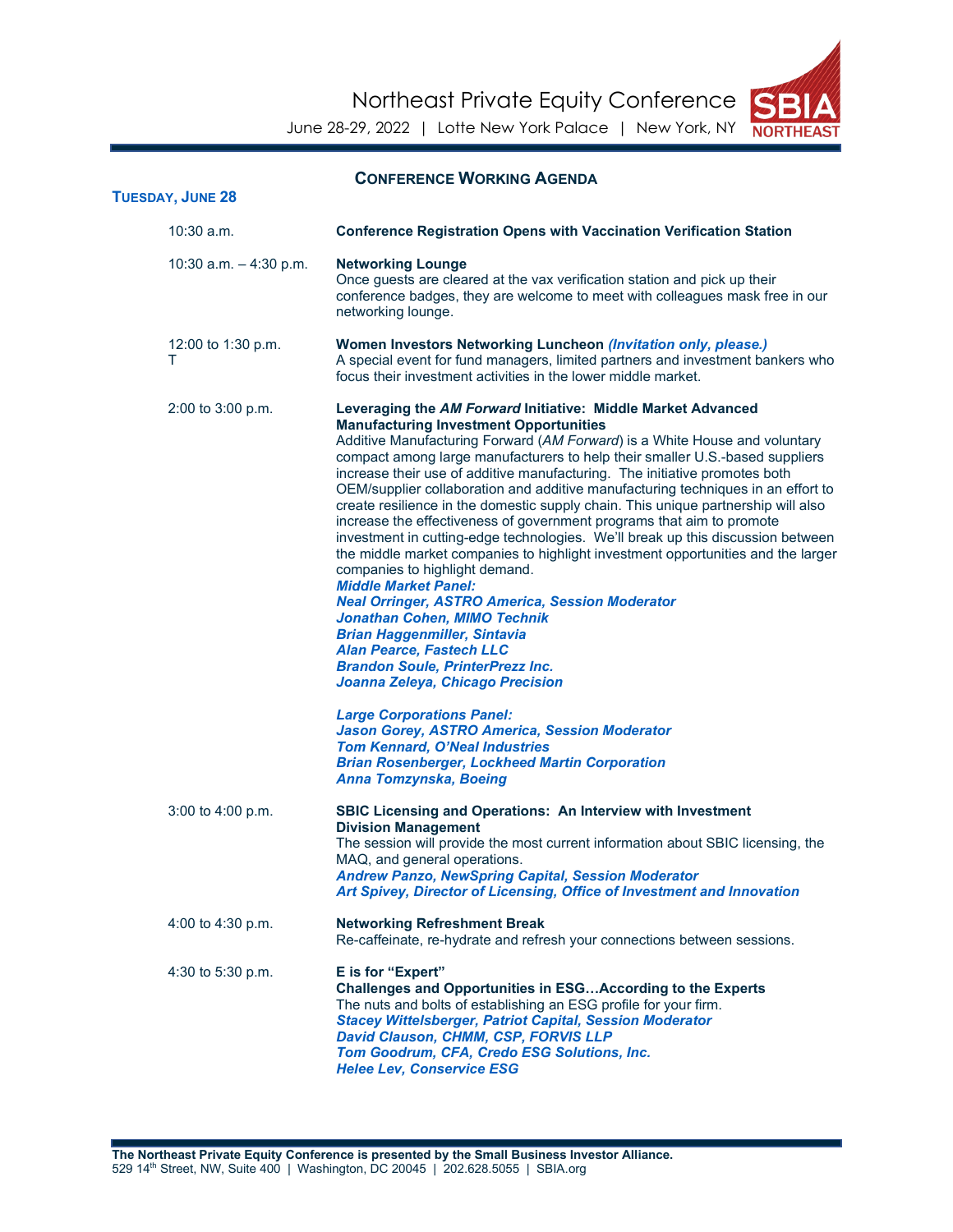Northeast Private Equity Conference



June 28-29, 2022 | Lotte New York Palace | New York, NY

| 5:30 to 7:00 p.m.         | <b>Finding Deals and Building Networks Cocktail Reception</b><br>The region's premier networking event for those active in the lower middle<br>market. Meet with leading dealmakers who shape the future of our dynamic<br>asset class.                                                                                                                                                                                                                                                                                                                                                                                                                                                      |
|---------------------------|----------------------------------------------------------------------------------------------------------------------------------------------------------------------------------------------------------------------------------------------------------------------------------------------------------------------------------------------------------------------------------------------------------------------------------------------------------------------------------------------------------------------------------------------------------------------------------------------------------------------------------------------------------------------------------------------|
| <b>WEDNESDAY, JUNE 29</b> |                                                                                                                                                                                                                                                                                                                                                                                                                                                                                                                                                                                                                                                                                              |
| 7:30 a.m.                 | <b>Conference Registration Opens</b>                                                                                                                                                                                                                                                                                                                                                                                                                                                                                                                                                                                                                                                         |
| 7:45 to 9:00 a.m.         | <b>Networking Breakfast</b><br>Begin your day with a hearty breakfast and enjoy connecting with your fellow<br>colleagues.                                                                                                                                                                                                                                                                                                                                                                                                                                                                                                                                                                   |
| $9:00$ to $9:10$ a.m.     | <b>Welcome and Sponsor Recognition</b><br>A warm welcome and special thanks to our sponsors from the regional president.<br><b>Andrew Panzo, NewSpring Capital, Northeast Regional President</b>                                                                                                                                                                                                                                                                                                                                                                                                                                                                                             |
| $9:10$ to $9:45$ a.m.     | SBA's Office of Investment and Innovation: An Update on the Investment<br><b>Division's Accomplishments and Initiatives</b><br>With so much excitement and growth within the SBIC community, we're pleased<br>to have the SBA's Associate Administrator in the Office of Investment and<br>Innovation with us. Ms. DeVries will share the Division's accomplishments,<br>initiatives, challenges, and opportunities.<br><b>Bailey DeVries, Associate Administrator, Office of Investment and</b><br><b>Innovation, U.S. Small Business Administration</b><br>Peter Huff, Blue Sage Capital, SBIA Chair                                                                                       |
| 9:45 to 10:30 a.m.        | <b>Help Wanted: A Micro View of Labor Issues</b><br>A Deloitte-Manufacturing Institute study estimates that as many as 2.1 million<br>manufacturing jobs will go unfilled through 2030. And that's just the<br>manufacturing sector of the economy. How are fund managers helping their<br>portfolio company management teams manage today's crises in the workforce?<br>Our speakers will share first-hand, from-the-trenches information and solutions<br>for this phenomenon.<br>Joe Deluca, NewSpring Capital, Session Moderator<br><b>Marilyn Adler, Mizzen Capital</b><br><b>Dan Gross, AAVIN</b><br><b>Heather Hubbard, Valesco Industries</b><br><b>Dan Yardley, Patriot Capital</b> |
| 10:30 to $11:00$ a.m.     | Special Session and Presentation with The Honorable Nydia Velázquez<br>Congresswoman Velázquez serves New York's 7 <sup>th</sup> Congressional District and is<br>the Chairwoman of the House Small Business Committee. She also serves as a<br>senior member of the Financial Services Committee, and a member of the House<br>Committee on Natural Resources. The Congresswoman will share her<br>perspectives about current and prospective legislation affecting small business<br>investments.<br>The Honorable Nydia M. Velázquez, U.S. House of Representatives<br><b>New York 7th Congressional District</b><br><b>Stacy Harmsen, Spell Capital Mezzanine</b>                        |
| 11:00 to 11:30 a.m.       | <b>Networking Refreshment Break</b><br>Re-caffeinate, re-hydrate and refresh your connections between sessions.                                                                                                                                                                                                                                                                                                                                                                                                                                                                                                                                                                              |